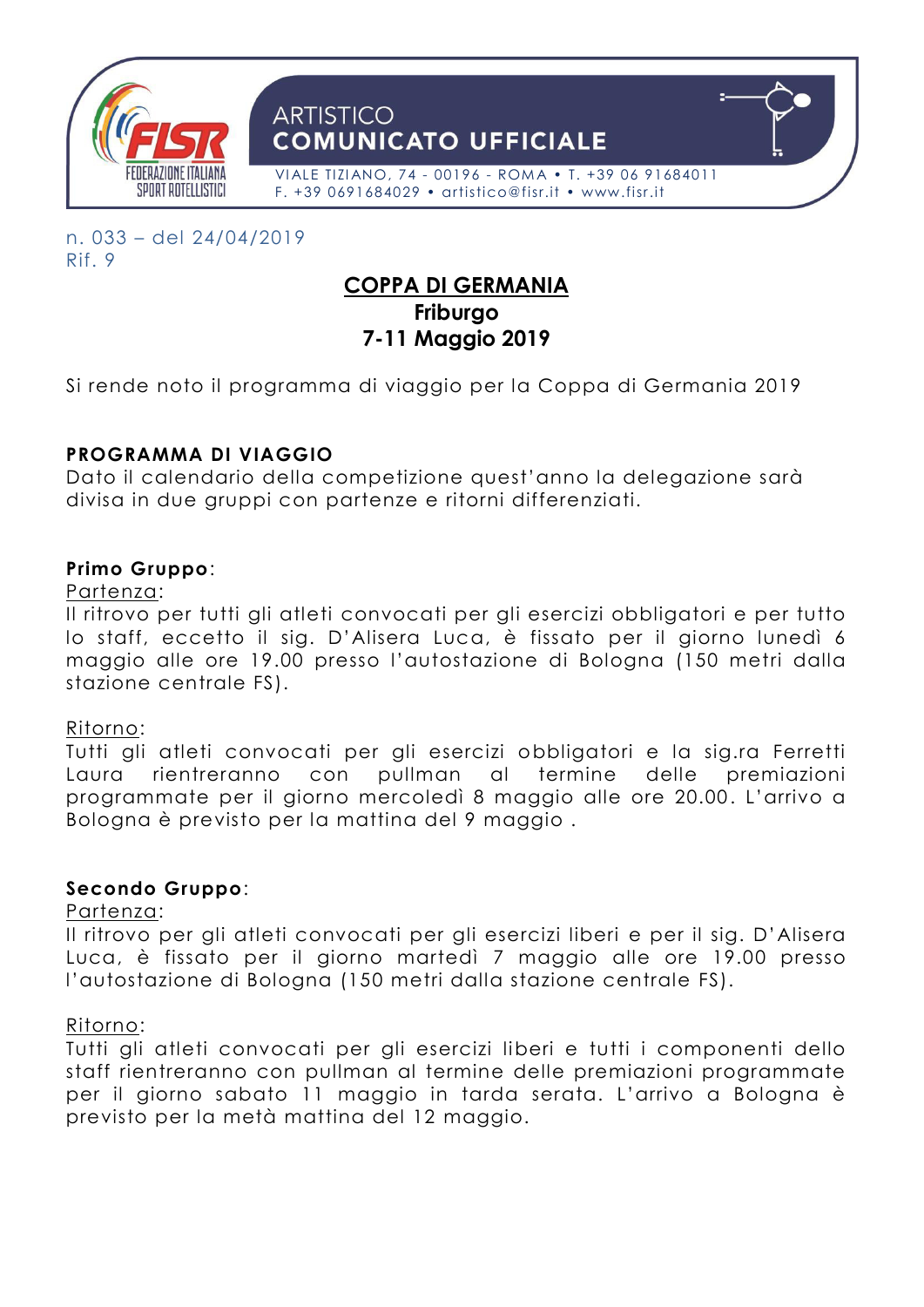Il pullman durante il percorso farà tappa all'area di servizio di Villoresi. Coloro che fossero interessati a questa soluzione sono pregati di comunicarlo ad artistico@fisr.it entro e non oltre il 2 maggio 2019.

In allegato il programma provvisorio.

Ange Il Segretario Generale

Angelo lezzi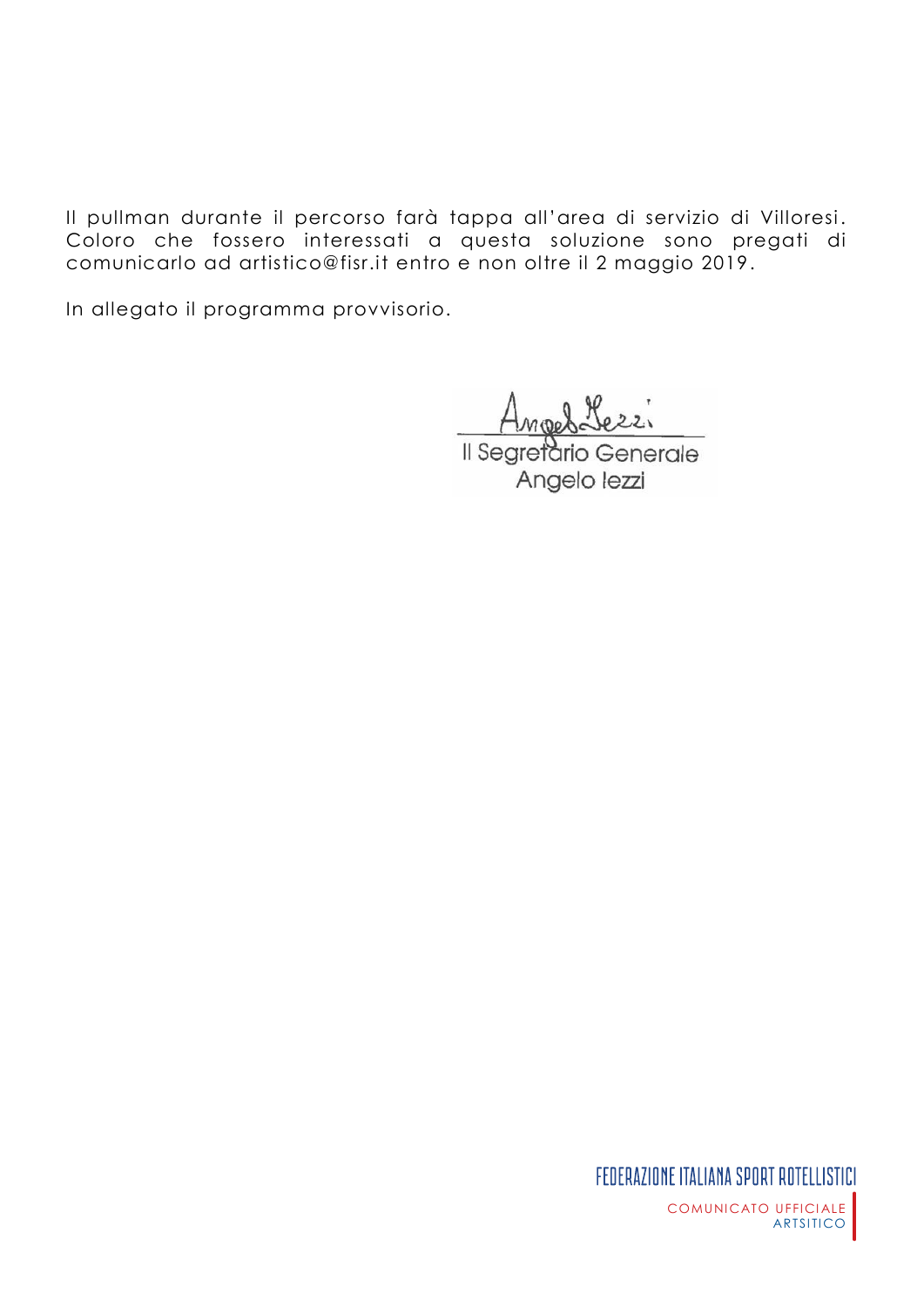





# **Time Table Version 1 (22/04/2019)**

## **Dienstag (Tuesday), 07.05.19**

#### **Bahn 1 Bahn 2**

14:30 Training Pflicht / Figures 14:30 Training Pflicht / Figures Senior Ladies **Business Communist Communist Communist Communist Communist Communist Communist Communist Communist Communist Communist Communist Communist Communist Communist Communist Communist Communist Communist Communis** Argentinien, Deutschland **National Exercise Etalien**, Kolumbien, Niederlande Großbritannien, Schweiz **Brandbritannien**, Schweiz 15:15 Training Pflicht / Figures 15:15 Training Pflicht / Figures Senior Ladies **Manual Community** Senior Ladies Italien, Kolumbien, Australien **Manuel Argentinien, Deutschland, Großbritannien** Spanien, Slowenien, Paraguay **Bandary Schweiz** 16:00 Training Pflicht / Figures 16:00 Training Pflicht / Figures **Youth Ladies** Cadet Girls Argentinien, Deutschland 2 x Italien, Schweiz Großbritannien, 2 x Italien **Spanien** Spanien 16:45 Training Pflicht / Figures 16:45 Training Pflicht / Figures Youth Ladies **Cadet Girls** Cadet Girls 1 x Italien, Schweiz **Mateur and Argentinien**, Brasilien, Deutschland Spanien **Brandell Communist Communist Communist Communist Communist Communist Communist Communist Communist Communist Communist Communist Communist Communist Communist Communist Communist Communist Communist Communist Comm 17:30 Break 18:00** Einlaufen / warm up **18:00** Einlaufen / warm up

|       | Warm up for Fig. 2 will be in 5 groups a 5 min |       |                                   |  |  |  |
|-------|------------------------------------------------|-------|-----------------------------------|--|--|--|
|       | <b>Figures Senior ladies (22)</b>              |       | <b>Figures Junior Ladies (15)</b> |  |  |  |
| 18:20 | <b>Pflicht Senioren Damen</b>                  | 18:20 | <b>Pflicht Junioren Damen</b>     |  |  |  |
|       | 2 groups a 10 min                              |       | 2 groups a 10 min                 |  |  |  |
|       |                                                |       |                                   |  |  |  |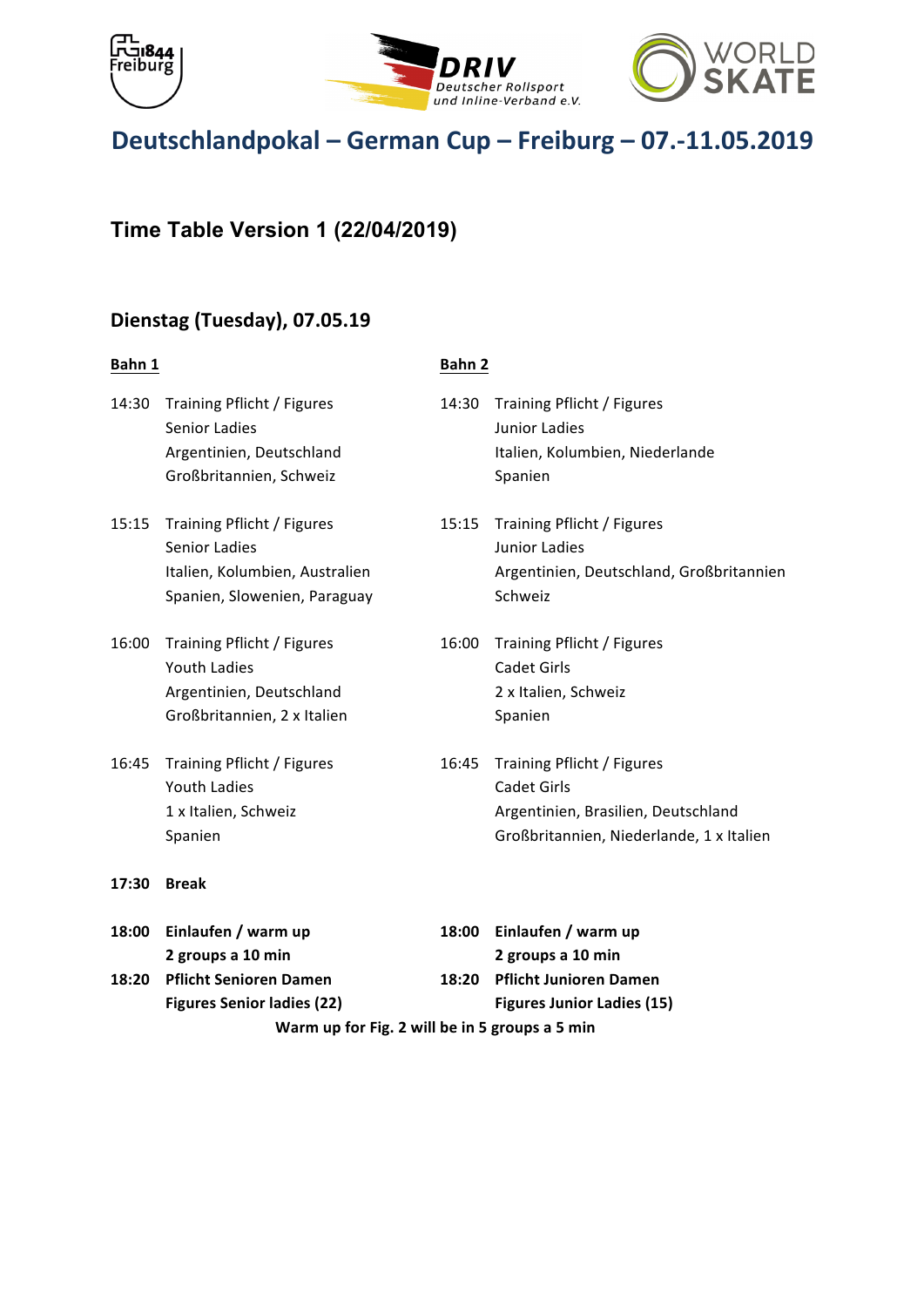





# **Mittwoch (Wednesday), 08.05.19**

| Bahn 1                                         |                                          | Bahn 2 |                                          |
|------------------------------------------------|------------------------------------------|--------|------------------------------------------|
| 08:00                                          | Training Pflicht / Figures<br>Senior Men | 08:00  | Training Pflicht / Figures<br>Junior Men |
| 08:45                                          | Training Pflicht / Figures<br>Youth Men  | 08:45  | Training Pflicht / Figures<br>Cadet Boys |
| Bahn 1                                         |                                          | Bahn 2 |                                          |
| 09:30                                          | Einlaufen / warm up<br>2 groups a 10 min | 09:30  | Einlaufen / warm up<br>2 groups a 10 min |
| 09:50                                          | <b>Figures Youth Ladies (15)</b>         | 09:50  | Cadet Girls (16)                         |
| Warm up for Fig. 3 will be in 4 groups a 5 min |                                          |        |                                          |

### **Training Free Skating with music (long or short)**

- (in the skating order for short program)
- 13:00 Training Junior Ladies in 3 groups a 35 min (6/6/6)
- 14:45 Training Senior Ladies in 4 groups a 35 min (6/5/5/5)

|        | Bahn 1                      |        | Bahn 2                       |
|--------|-----------------------------|--------|------------------------------|
|        | 17:15 Einlaufen / warm up   |        | 17:15 Einlaufen / warm up    |
|        | 17:30 Figures Youth Men (2) |        | 17:30 Figures Cadet Boys (4) |
|        |                             |        |                              |
| Bahn 1 |                             | Bahn 2 |                              |
|        |                             |        |                              |

| 18:10 Einlaufen / warm up     | 18:10 Einlaufen / warm up |
|-------------------------------|---------------------------|
| 18:25 Figures Senior Men (10) | 18:25 Junior Men (5)      |

followed by **Medal Ceremony for all Figures Competitions (probably 20:00)**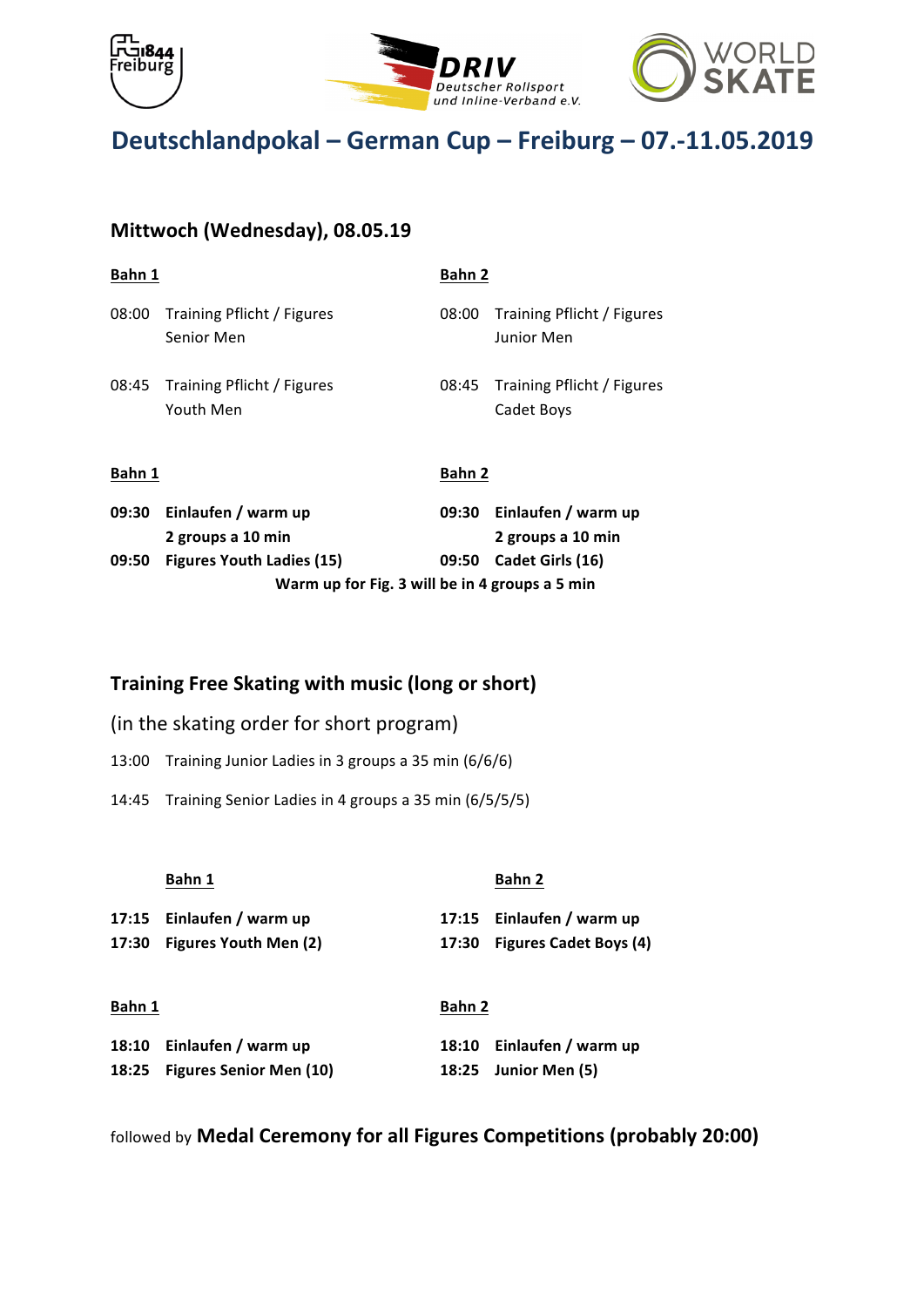





# Donnerstag (Thursday), 09.05.19

## **Training Free Skating with music (long or short)**

- (in the skating order for short program)
- 08:30 Training Cadet Girls in 3 groups a 30 min (5/5/4)
- 10:00 Training Senior Men in 2 groups a 35 min (7/6)
- 11:10 Training Junior Men in 2 groups a 35 min  $(5/4)$
- 12:20 Training Youth Men in 1 group a 35 min (6)
- 12:55 Training Cadet Boys in 1 group a 30 min (5)
- 13:25 Training Youth Ladies in 2 groups a 35 min (7/6)

## **15:00 Opening Ceremony**

- **16:00 Short Program Cadet Girls (14)**
- **17:30** Short Program Junior Ladies (18)
- **19:20** Short Program Senior Ladies (21)
- **21:30 End of competition**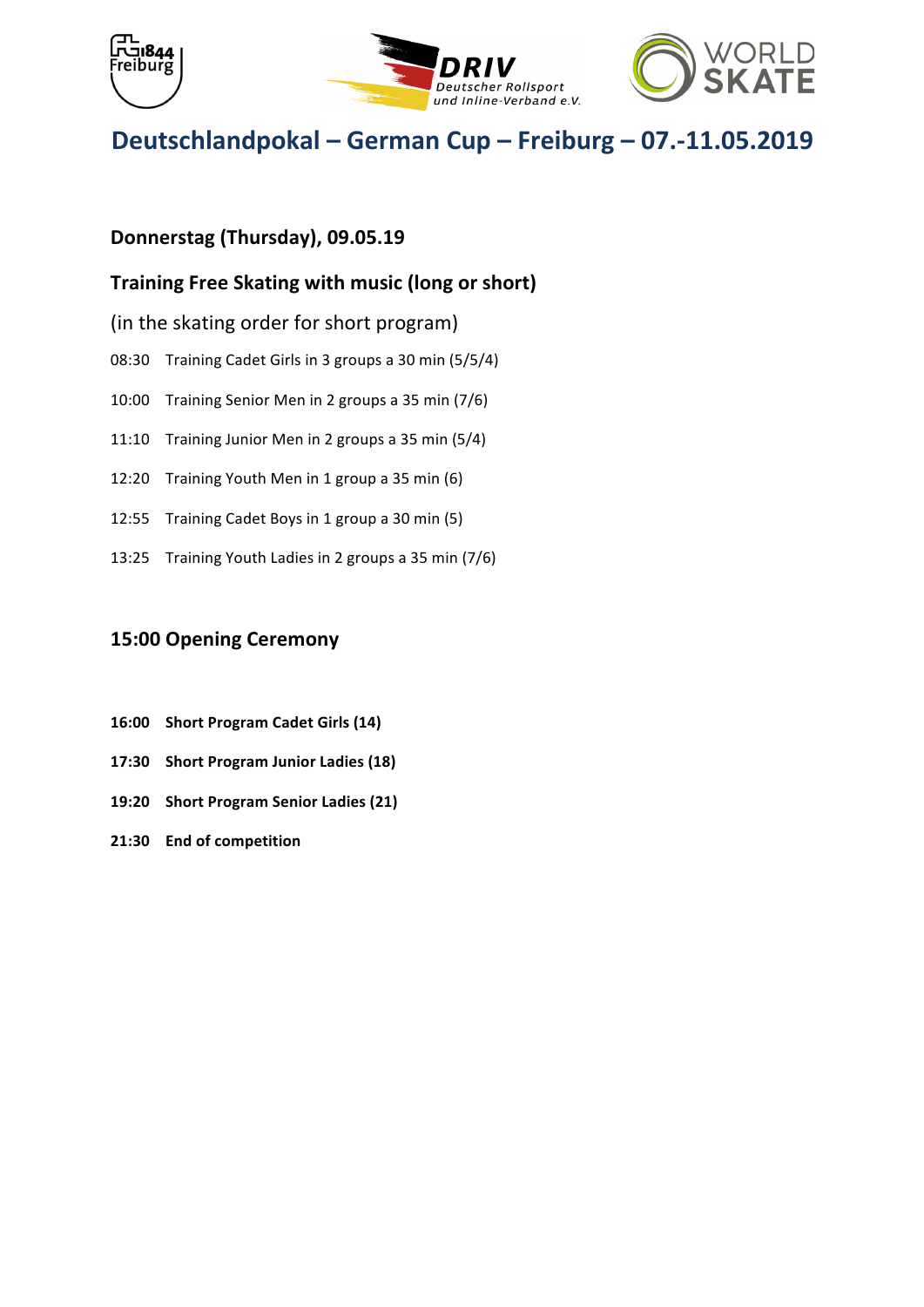





## **Freitag (Friday), 10.05.19**

- 09:00 Training Junior Ladies in 3 groups a 20 min  $(6/6/6)$  no music / skating order long prog.
- 10:00 Training Senior Ladies in 4 groups a 20 min (6/5/5/5) no music / skating order long prog.
- **11:20 Short Program Cadet Boys (5)**
- **11:50** Short Program Youth Men (6)
- 12:25 Short Program Youth Ladies (13)
- **13:45 Break**
- 14:45 Short Program Junior Men (9)
- 15:45 Long Program Cadet Girls (14)
- **17:15** Short Program Senior Men (13)
- **18:45 Medal Ceremony Cadet Girls Free Skating**

### **Samstag (Saturday), 11.05.19**

- **09:00 Long Program Cadet Boys (5)**
- **09:30** Long Program Youth Men (6)
- 10:10 Long Program Youth Ladies (13)
- **11:40 Long Program Junior Men (9)**
- **12:50 Break**
- 13:30 Long Program Junior Ladies (13)
- 15:15 Long Program Senior Ladies (21)
- 17:45 Long Program Senior Men (13)
- **19:30 Medal Ceremony Free Skating (accept Cadet Girls)**